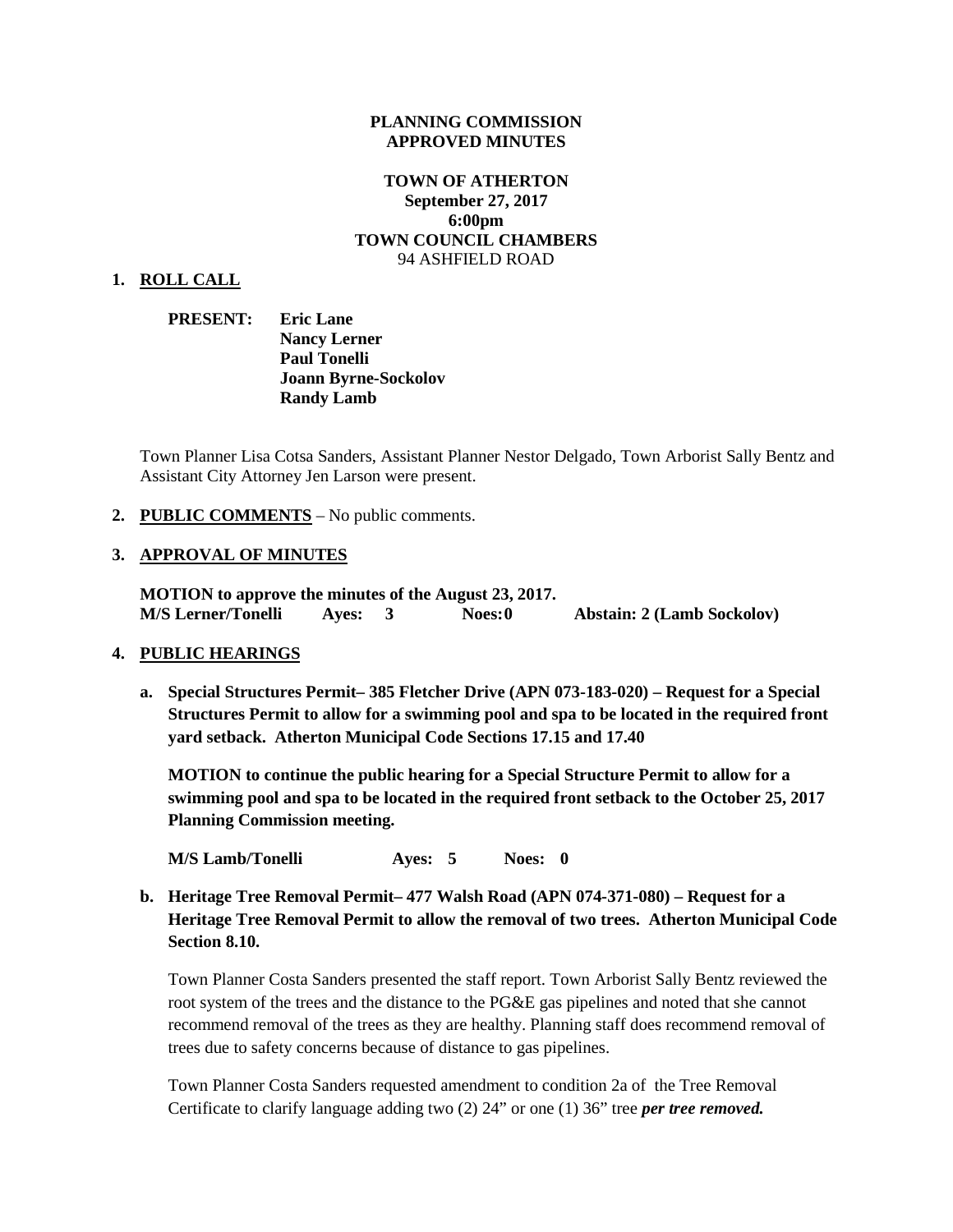Commissioner Tonelli asked if request is denied, will the trees still be removed?

Assistant City Attorney Larson answered that it is true that PG&E do not have to go through the Town's process, it is more of a collaboration.

Chair Lane requested confirmation that the trees requested for removed are close to the gas pipeline.

### OPEN PUBLIC COMMENT

Bill Chen from PG&E stated this batch of tree removals will be last of the current project. He noted that property owners have not requested replacement trees be planted on their properties.

Darren Clyne from PG&E states replacement trees are instead going to the Town.

Mr Clyne from PG&E stated only 10% of originally surveyed 600 trees in project site were impacted.

Chair Lane asked if this project was only tree removal project or subproject.

Mr Clyne responds that this is the only tree removal project. This will set the standard for gas line practices for future tree removals. He noted that they will continue to monitor the trees and some fail due to natural causes.

Commissioner Byrne-Sockolov asked about residents that do not choose to replace the removed trees.

Mr Clyne responded that they receive an inconvenience fee for the work done.

Commissioner Lerner asked about the meaning of "manageable" trees.

Mr Clyne responded that this means they are trees not in immediate threat to the pipeline. These trees are monitored regularly for health and removed once they have "died".

Chair lanes asked if trees to be removed are specifically in the way of the pipeline.

Mr Clyne responds yes, they are.

Commissioner Tonelli asked about proximity of trees to pipeline.

Mr Clyne responded that the trees are located within one to two feet of the pipeline

Commissioner Lamb asked if trees or pipeline was there first.

Mr Chen responded the pipeline was there first.

CLOSE PUBLIC COMMENT

Commissioner Tonelli expressed safety of pipeline trumping all other considerations.

**MOTION to approve the Heritage Tree Removal Permit to allow the removal of two trees on 477 Walsh with the amended condition 2a in the Tree Removal Certificate.**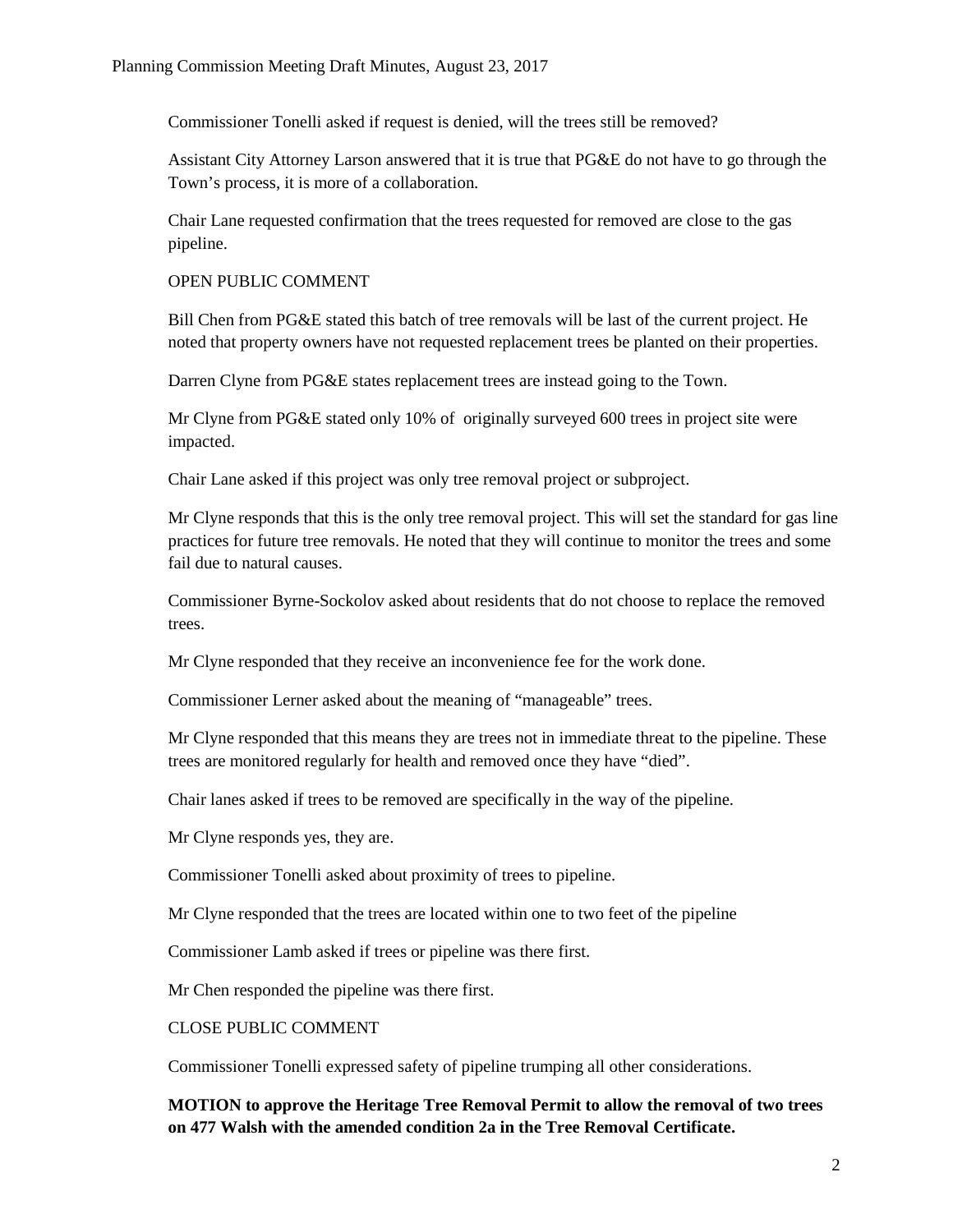**M/S Lamb/Byrne-Sockolov Ayes: 5 Noes: 0**

**c. Heritage Tree Removal Permit– 23 Valley Road (APN 073-261-300) – Request for a Heritage Tree Removal Permit to allow the removal of two trees. Atherton Municipal Code Section 8.10.**

Town Planner Costa Sanders presented the staff report and requested an amendment to condition 2a of the Tree Removal Certificate to clarify language adding two (2) 24" or one (1) 36" tree per tree removed.

## OPEN PUBLIC COMMENT

Commissioner Lerner asked if two or three trees would be removed.

Town Planner Costa Sanders responded that one of the trees is not of heritage size and thus can be removed by right. The two trees require Planning Commission consideration.

### CLOSE PUBLIC COMMENT

**MOTION to approve the Heritage Tree Removal Permit to allow the removal of two trees on 23 Valley Road with the amended condition 2a in the Tree Removal Certificate.**

**M/S Lerner/Lamb Ayes: 5 Noes: 0**

# **d. Heritage Tree Removal Permit– 51 Valley Road (APN 073-261-300) – Request for a Heritage Tree Removal Permit to allow the removal of three trees. Atherton Municipal Code Section 8.10.**

Town Planner Costa Sanders presented the staff report. and requested an amendment to condition 2a of Tree Removal Certificate to clarify language adding two (2) 24" or one (1) 36" tree for removal of palm tree and one (1) 48" oak tree for the oak tree.

 Town Arborist Bentz clarified it is only two heritage to be removed, as the third tree is not heritage tree.

# OPEN PUBLIC COMMENT

Commissioner Byrne-Sockolov asked about previous tree replacements.

Arborist Bentz responded she has not heard back from previous tree removal replacements. She understands the homeowners do not want to replant in their homes and she needs to work with PG&E on the tree removal mitigation.

Mr Clyne responded they will comply and report back within 60 days of removal. They will replace according to decisions by the Planning Commission for the heritage trees and replace non-heritage trees on a 1 to 1 ratio.